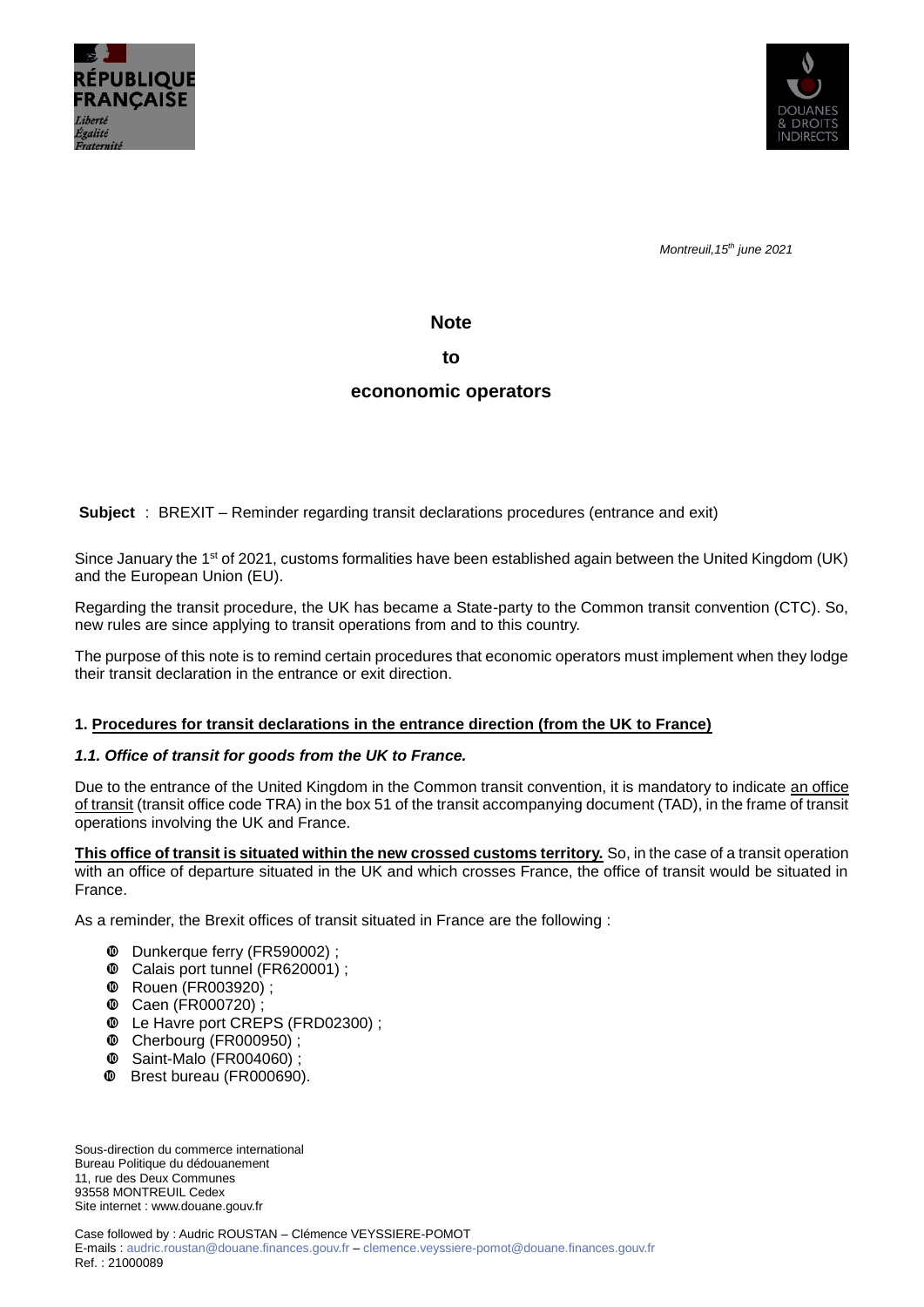Furthermore, only one single office of transit must be indicated on the declaration for the entrance on the European Union customs territory. In case of differences between the office of transit indicated on the declaration and the real one, a diversion would be automatically generated in Delta T, the French national transit application, *via* the smart border system.

# *1.2. The arrival notification at the office of destination*

Transit regulation provides two arrival notification methods. The first one, which is the ordinary regulation so called procedure at the office of destination, and the second one, simplified procedure, at the authorised consignee's premises.

# **Procedure at the office of destination (regular process)**

Transit regulation, as provided by the Union Customs Code (UCC) and the Common transit convention, indicates that the transit ends when the goods, the TAD and other required information are presented to the customs office of destination. The latter notify the arrival of the goods in the national transit application.

Furthermore, in addition of the holder of the procedure, the haulier and anyone else who receives the goods, knowing they were under transit procedure, are also responsible of the goods' presentation at the office of destination, within the time limit set and the implemented measures by the customs authorities to ensure that the goods are correctly identified.

# **Procedure at the authorised consignee's premises (simplified process)**

When the goods are presented in the authorised consignee's premises, he must **notify the arrival of the goods in the national transit application.** In the case where the notification is not done, an enquiry procedure would be launched at the end of the set time limit for the goods' presentation. This procedure may lead to an enforced collection of duties and taxes.

*Nota bene: the authorised consignee status is subject to a preliminary authorisation.*

Otherwise, the notice of arrival must be done **only when the goods are actually arrived** in the mentioned premises. An early stage notification (before the actual arrival of the goods in the premises) may lead to an infraction of an import without a written declaration. Indeed, in that case, the goods would move without a regular declaration after the arrival notification made before.

## **2. Procedures for transit declarations in the exit direction (from France to the UK)**

## **2***.1. Office of transit for goods from France to the UK.*

Due to the entrance of the United Kingdom in the Common transit convention, it is mandatory to indicate an office of transit (transit office code TRA) in the box 51 of the transit accompanying document (TAD), in the frame of transit operations involving the UK and France.

**This office of transit is situated within the new crossed customs territory.** So, in the case of a transit operation with an office of departure situated in France and which crosses the Channel, the office of transit would be situated at the entrance of the UK. In that case it is mandatory to use a GB office of transit code.

If the office of transit is the same as the office of destination, it is necessary to indicate separately both offices in the transit declaration.

As a reminder, the British office of transit (GB) are set out in the table below :

| ◍ | <sup>1</sup> Dover/Folkestone Eurotunnel Freight<br>(GB000060)        | ◍ | UKBF, Bristol International airport (GB000029) |
|---|-----------------------------------------------------------------------|---|------------------------------------------------|
|   | <b>C</b> Birmingham airport (GB00011)                                 |   | <b>10</b> Ramsgate (GB000047)                  |
|   | <b>C</b> Felixstowe (GB000051)                                        |   | <b>4</b> Harwich (GB000052)                    |
| ◍ | Scotland frontier -Aberdeen,<br>Glasgow<br>et<br>Edinburgh (GB000067) |   | <b>4</b> Hull (GB000072)                       |